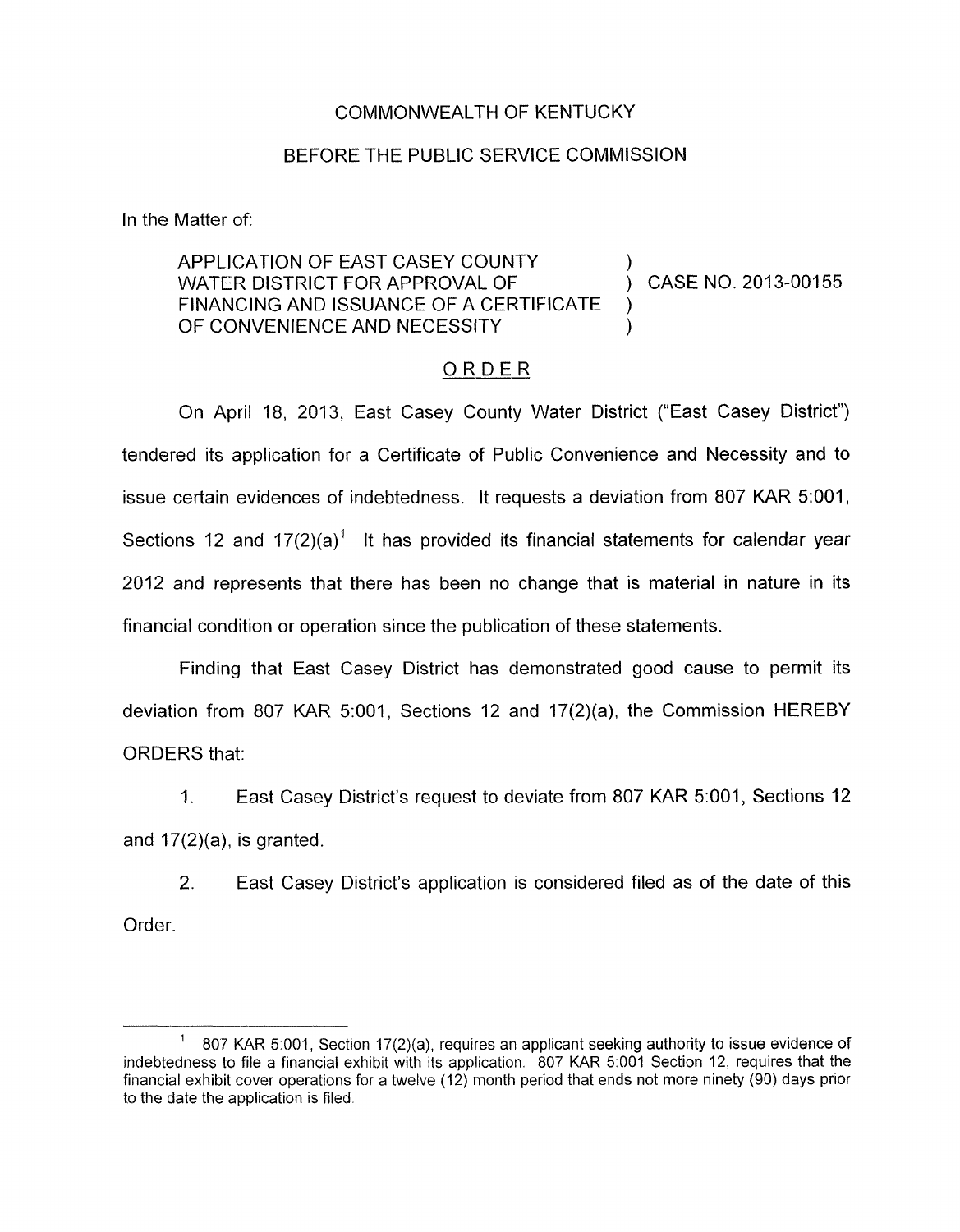3. Nothing contained in this Order shall preclude the Commission from requiring the production of information regarding East Casey District's financial condition or operations since December 31, 2012.

By the Commission



**ATTES** Executive Director

Case No. 2013-00155